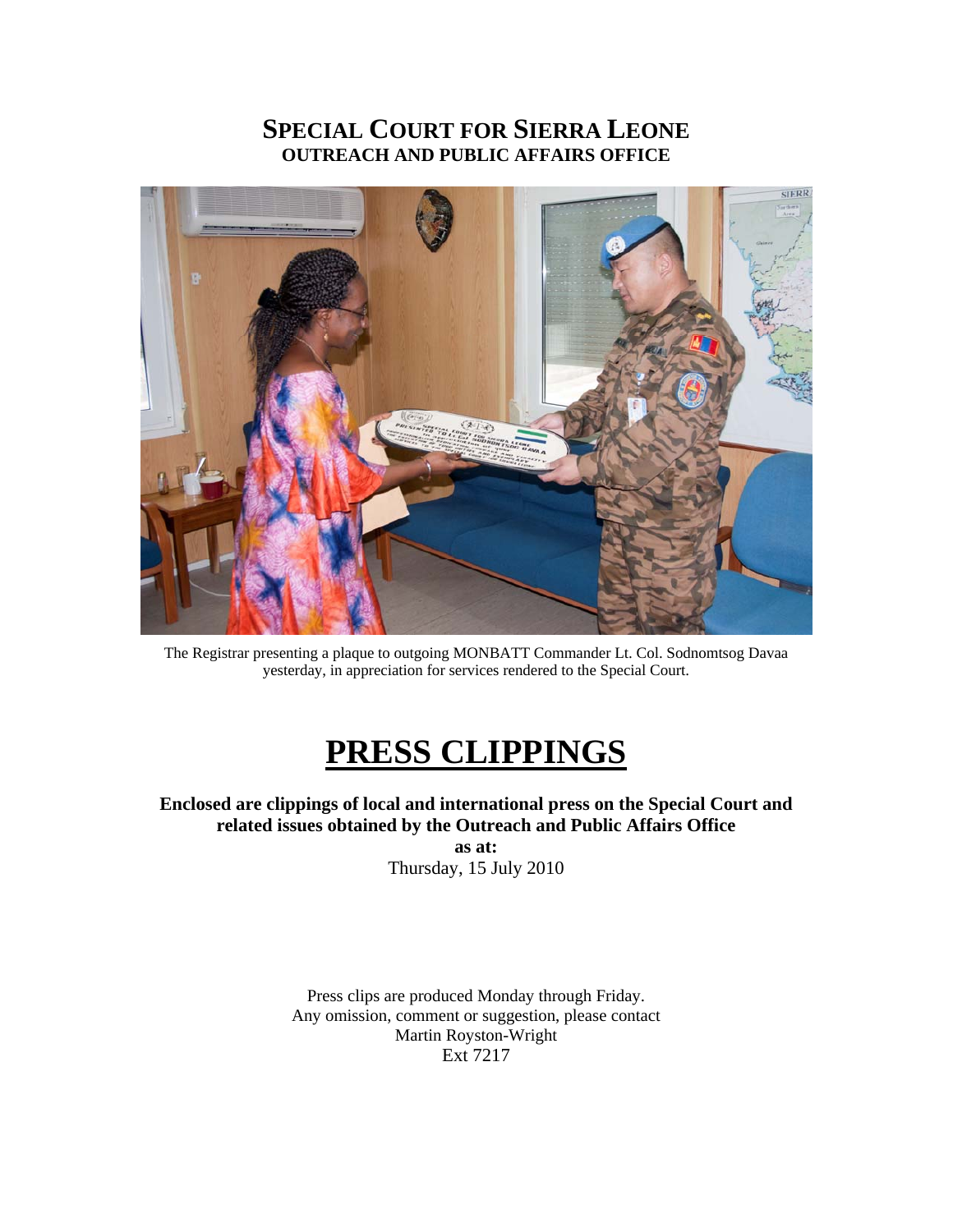| <b>Local News</b>                                                                                  |           |
|----------------------------------------------------------------------------------------------------|-----------|
| Ivorian Gov't More Accommodative to RUF Than Taylor / Concord Times                                | Page 3    |
| <b>International News</b>                                                                          |           |
|                                                                                                    |           |
| Atrocities Increased in Sierra Leone When the RUF Joined Forces With AFRC / Charlestaylortrial.org | Pages 4-5 |
| Decision to Keep RUF Commander Sam Bockarie in Liberia Was Taken By/ Charlestaylortrial.org        | Pages 6-7 |
|                                                                                                    |           |
| RUF Leader Testifies at Charles Taylor Trial / International Justice Tribune                       | Page 8    |
| Munyakazi's Defence Counsel Shot Dead in Dar es Salaam / Hirondelle News Agency                    | Page 9    |
|                                                                                                    |           |
| Last Gacaca Verdict to be Delivered "Any Time From Now" / Hirondelle News Agency                   | Page 10   |
|                                                                                                    |           |
| ICC to set up office in Addis Ababa / Daily Nation                                                 | Page 11   |
| UN Court Seeks 35 Years for Ex-Serb General for War Crimes / Agence France Presse                  | Page 12   |
|                                                                                                    |           |
| Men Charged With Attacking Serbian War Criminal in Wakefield Prison / Wakefield Express            | Page 13   |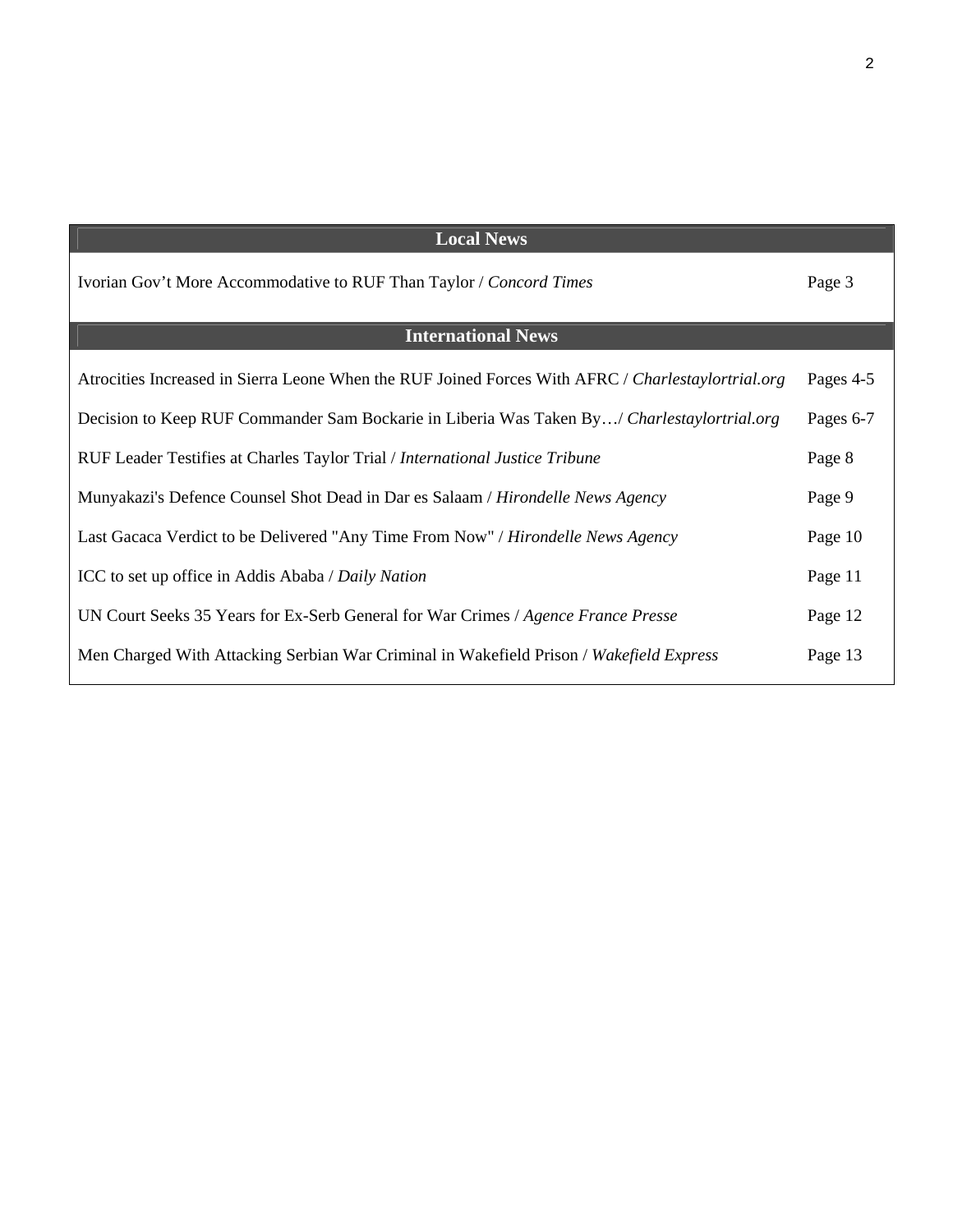#### **Ivorian Gov't more accommodative to RUF than Taylor**



**By Alpha Sesay** As he took the witness stand for a second week. former rebel leader has testified that the Ivory Coast government gave his rebel group a base to stay for far longer than former Liberian president, Charles Taylor again distancing the former Liberian president from charges that he supported and controlled the neighbouring rebels during the brutal 11-year conflict in Sierra Leone.

Issa Hassan Sesay. former interim leader of the Revolutionary United Front (RUF) rebel group. currently serving a 52vear jail sentence in a Rwandan jail, has said that from 1996 to around 2000, the Ivorian government provided housing facilities where RUF leader Foday Sankoh was based together with his special adviser David Kallon and an RUF radio operator Memunatu Deen."

Prosecutors have long maintained that Mr. Taylor supported and controlled the RUF rebels during the conflict in Sierra Leone, including the provision of a guesthouse in the Liberian capital. Monrovia, sometime in the late 1990s. The guesthouse, according to prosecutors, served as a residence for RUF commanders when they brought-diamonds to Liberia for Taylor to exchange for arms and ammunition.

Taylor himself has admitted that sometime in the late 1990s, he indeed provided guesthouse for the RUF

in Monrovia - but it was solely to facilitate meetings geared towards bringing the conflict in Sierra Leone to an end. Sesay testified that another government - the Ivorian one - was far more supportive to his rebel group than Taylor was, at least in terms of places for his rebel forces to stay.

"Mr. Sesay, what was the distinction between the assistance provided by the Government of Ivory Coast to the RUF and the assistance provided by the Government of Liberia?" Taylor's lead defense lawyer. Courtenay Griffiths. asked the witness.

"Well, the Ivorian government provided housing for the RUF from 1996, so they provided accommodation for a longer period that the Liberian government." Sesay responded. He said the RUF maintained the residence in Ivory Coast until the year 2000.

When asked about which RUF officials occupied the house in Ivory Coast, Sesay explained that "it was Mr. Sankoh who was there, but when they arrested him in Nigeria, his adviser Pa Kallon was there.

"When they both [Sankoh and Kallon] returned to Sierra Leone in 1999. Mr. Sankoh's wife **Josephine Tengbeh was** there up to 2000 with some wounded soldiers," he explained.

"Was there a radio operator based at those premises from 1996 to 2000?" Griffiths asked. "It did not go up to 2000 -- but up to 1998 an operator was there and it was that operator who left and moved to Liberia." Sesay said. "She was Memunatu Deen."

He added that Ms. Deen returned to Sierra Leone at some point in 1998, but that during the signing of the peace agreement between the Sierra Leonean government and the RUF in Togo in 1999, she was again deployed at the guesthouse in Abidjan. She was subsequently relocated to the RUF guesthouse in Monrovia. Sesay said.

As prosecutors have alleged that Taylor served as the main source of support for the RUF, defense lawyers now seek to establish that the RUF received assistance from several other sources, including foreign governments and West African peacekeepers. In Sesay's testimony, he has pointed out that the RUF did not receive assistance from Taylor but rather from officials in Burkina Faso who supplied them with arms and ammunition, and Ivory Coast where he said that housing was provided to the RUF leadership.

The ex-RUF interim leader also testified about diamonds that were given to him in 1998 and which went missing while he was in Liberia. According to prosecutors, Sesay had taken these diamonds to Taylor in Liberia -- an account which Sesay has denied. The former rebel leader has said that he was on transit in Liberia on his way to Burkina Faso where the diamonds were to be used to purchase arms and ammu-

nition. He explained that RUF commander. Sam Bockarie, instructed Ms. Deen to pick up Sesay in Sierra Leone and take him to Liberia to meet RUF associate, Ibrahim Bah. Bah was to eventually take Sesay to Burkina Faso where the diamonds were to be delivered and arms and ammunition collected, the witness said. (Prosecutors allege that Bah was a close associate of Taylor).

"She [Memunatu Deen] was instructed by Bockarie to come to Kailahun. The purpose Contd. page 4

#### 'Ivorian Gov't implicated by RUF's Issa Sesay viino

From page 3

for her to come when Bockarie called her was to take me to meet Ibrahim Bah. Ibrahim Bah was to meet us in Monrovia so that we can go to Burkina Faso," said Sesay.

The diamonds eventually went missing in

Monrovia and were never given to Bah, he said.

Issa Sesay refuted suggestions that the diamonds were to be taken to Taylor, saying that if that were to be the case. he would not have taken several days carrying the diamonds  $in$ Monrovia when they eventually went missing. "If the diamonds were to be given to Mr. Taylor, then they wouldn't have been missing from me because I was in Monrovia for six days." he testified. Sesay's testimony con-

tinues on today.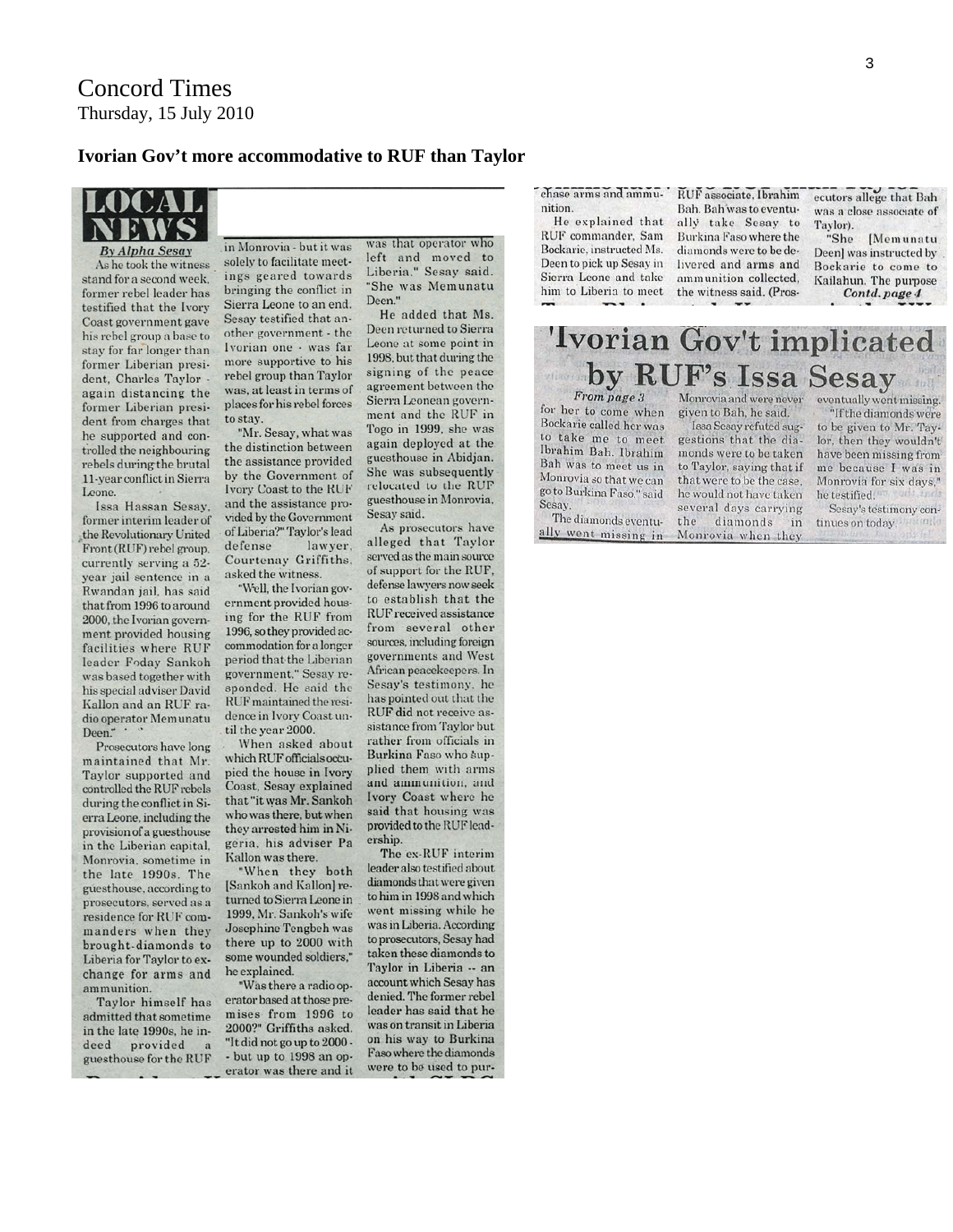## CharlesTaylorTrial.org (The Hague)

Tuesday, 13 July 2010

#### **Liberia: Atrocities Increased in Sierra Leone When the RUF Joined Forces With AFRC, Issa Sesay Says**

#### Alpha Sesay

Atrocities committed during the 11-year conflict in Sierra Leone increased when rebel forces teamed up with disgruntled members the of Sierra Leone armed forces after a 1997 military coup in Sierra Leone, according to testimony by a top level former rebel commander in The Hague today.

Issa Hassan Sesay, former interim leader of Sierra Leone's Revolutionary United Front (RUF) has taken more than a week testifying about events that occured during the coinflict in Sierra Leone, denying prosecution allegations that Mr. Taylor was involved in a joint criminal enterprise with Revolutionary United Front (RUF) rebels in Sierra Leone. Mr. Sesay has refuted claims that Mr. Taylor controlled and supported the RUF and that RUF commanders including himself regularly took diamonds to the former president in Liberia in exchange for arms and ammunition, which prosecutors say were used to commit atrocities in Sierra Leone. In May 1997, members of the Sierra Leone army overthrew the elected government of Sierra Leone and formed the Armed Forces Ruling Council (AFRC). The soldiers invited RUF rebels and together, the two groups formed a junta regime which ruled Sierra Leone from May 1997 to February 1998 when they were forcefully removed from the country's capital Freetown. As the two groups withdrew to the country's hinterland, they committed atrocities, culminating in the infamous rebel invasion of Freetown in January 1999, an attack which Mr. Sesay has said was undertaken solely by the AFRC with no RUF involvement. Today, as Mr. Sesay continued his testimony, he told the court that the massive increase in the commission of atrocities took place because the RUF joined up with the AFRC. These atrocities, Mr. Sesay said were committed mainly by the AFRC soldiers who had themselves become a rebel faction in the country. Mr. Sesay explained to the court the kinds of crimes that were committed once the AFRC joined forces with the RUF.

"Well, we are talking about amputations, burning down of houses, killing of civilians, and those were the practices they did up to the time they entered Freetown," Mr. Sesay said.

"And when they entered Freetown, they continued the same practice, they captured people forcefully, they asked them to carry their loads for them, they amputated civilians, burned and killed civilians, burnt down police stations, killed police men, such things," he added.

Prosecutors alleged that the Mr. Taylor was involved in a joint criminal enterprise with both the RUF and AFRC rebels and that it was in pursuit of such a common plan that the rebel forces invaded Freetown in January 1999. Prosecutors say that while the rebel forces were in Freetown in 1999, the high command of the RUF gave regular updates of their activities to Mr. Taylor and his Director of Special Security Services (SSS) Benjamin Yeaten, both of whom allegedly congratulated the rebels for their success in invading the country's capital. Mr. Taylor has denied these allegations. According to Mr. Sesay, when the AFRC forces invaded Freetown in 1999, they did not communicate with RUF commanders until they got into Freetown and needed extra help from the RUF, a help which Mr. Sesay said never came in.

The AFRC, Mr. Sesay said, held a grudge against the RUF leadership because they believed "we were responsible for their being driven from Freetown because they said if we had reinforced them, they wouldn't have driven them from Freetown."

Mr. Sesay spoke extensively about the infighting that followed the AFRC retreat from Freetown, an operation that the RUF had refused to take part in. According to Mr. Sesay, there was massive break in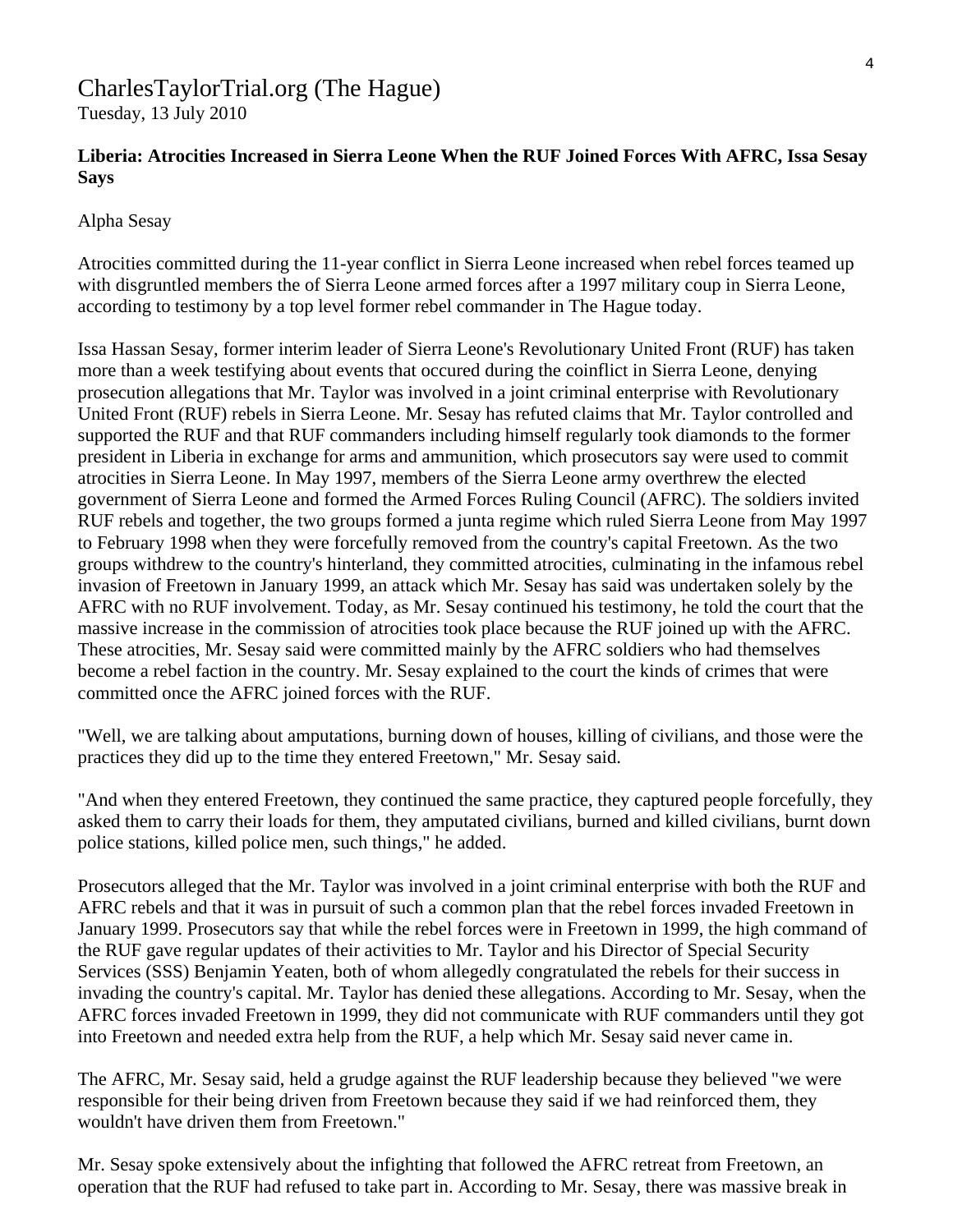cooperation between the AFRC and that even in the RUF, there were serious infightings which made it difficult for commands to flow from an organized set up in the rebel group. Defense lawyers seek to establish that the infightings and lack of a central command system in the RUF and AFRC affeceted the existence of any common plan or purpose in the country and that claims of Mr. Taylor controlling the affairs of these groups in a organized manner are false.

When asked whether the RUF was a unified organization in the late 1990s, Mr. Sesay said "No."

"The RUF was not thinking as one during that period and did not have a single command structure during that period," Mr. Sesay said.

Mr. Sesay's testimony continues on Wednesday.

Editor's note: Apologies for the delay in posting.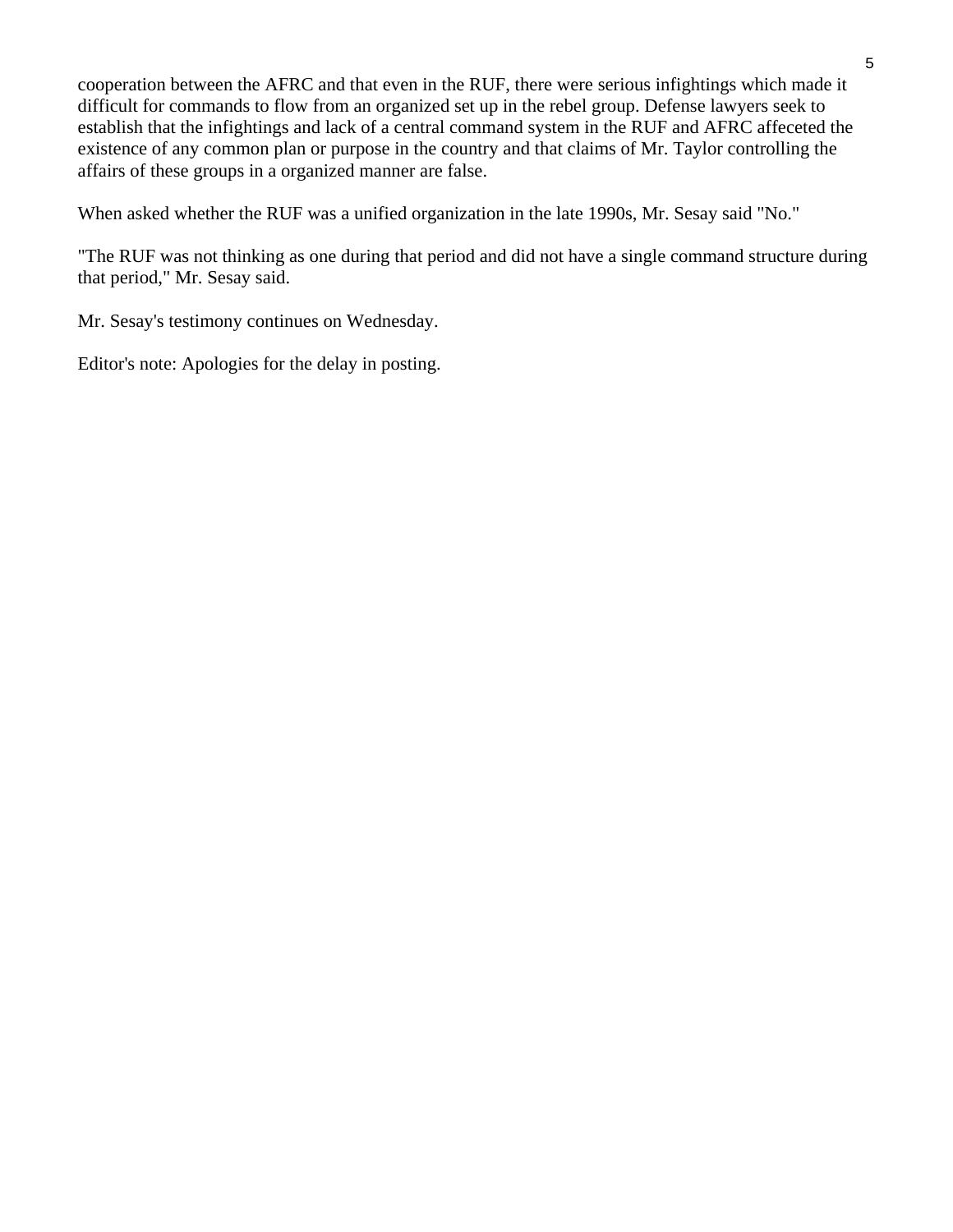## CharlesTaylorTrial.org (The Hague)

Wednesday, 14 July 2010

#### **Liberia: Decision to Keep RUF Commander Sam Bockarie in Liberia Was Taken By West African Leaders, Issa Sesay Testifies**

Alpha Sesay

The decision to relocate a fellow rebel commander from Sierra Leone to Liberia in 1999 to promote peace in the war-torn country was not taken by Charles Taylor alone, but rather by West African leaders acting jointly, a former Sierra Leonean rebel leader told the Special Court for Sierra Leone said today.

Today, Issa Sesay - former interim leader of Sierra Leone's Revolutionary United Front (RUF) - said that after his group signed a peace agreement with the Sierra Leonean government in 1999, Sam Bockarie, who was one of the rebels' top commanders, resisted disarmament. Mr. Bockarie then moved to Liberia. According to Mr. Sesay, a meeting in of Economic Community of West African States (ECOWAS) leaders - including Nigeria's former president, Olusegun Obasanjo - decided it was best for Mr. Bockarie to stay in Liberia as he had become a hindrance to the peace process in Sierra Leone. This information was told to Mr. Sesay, he said, by the rebels' then leader, Foday Sankoh.

In his statements to the Special Court today, and consistent with his testimony since taking the witness stand last week, Mr. Sesay today continued to distance Mr. Taylor from the Sierra Leonean rebel group and from prosecution charges that the former Liberian president controlled the RUF and its actions.

"He [Sankoh] went to Monrovia and they had a meeting about Sam Bockarie's issue and that himself, president Taylor, president Obasanjo of Nigeria attended that meeting and they decided, because Sam Bockarie was an obstacle in respect of the Lome Peace Accord, Sam Bockarie should stay in Liberia and Foday Sankoh should implement the peace process," Mr. Sesay told the court.

"Was the decision for Sam Bockarie to go to Liberia made by Charles Taylor alone as alleged by this prosecution?" Courtenay Griffiths, defense counsel for Mr. Taylor, asked Mr. Sesay.

"No, it was not Charles Taylor's singular decision," Mr. Sesay responded. "Obasanjo was involved in the decision for Bockarie to stay in Monrovia, including Mr. Sankoh,"

When asked whether Mr. Bockarie had gone to Liberia "on the invitation of Charles Taylor," Mr. Sesay said "No."

"Sam Bockarie went there because he had a quarrel with Mr. Sankoh. He knew that what he was doing was a bad thing that is why he left to go to Liberia because he knew that if we had met him, we would have disciplined him," Mr. Sesay said.

Mr. Sesay also told the court that Mr. Bockarie lambasted Mr. Sankoh when he left Sierra Leone for Liberia in 1999, telling other RUF fighters that the Mr. Sankoh was ungrateful for not listening to his advice that RUF fighters were not supposed to disarm to Economic Community of West African States Monitoring Group (ECOMOG) soldiers, who were meant to oversee the disarmament process.

"Bockarie said he had never come across somebody who was ungrateful as Mr. Sankoh," Mr Sesay said. "He said he had maintained the RUF in Mr. Sankoh's absence, when Mr. Sankoh was arrested in Nigeria, he was the one who ran the RUF, he had fought and defeated ECOMOG, he had secured the release of Mr. Sankoh and now Mr. Sankoh did not want to listen to him. He said Mr. Sankoh was the most ungrateful man on earth."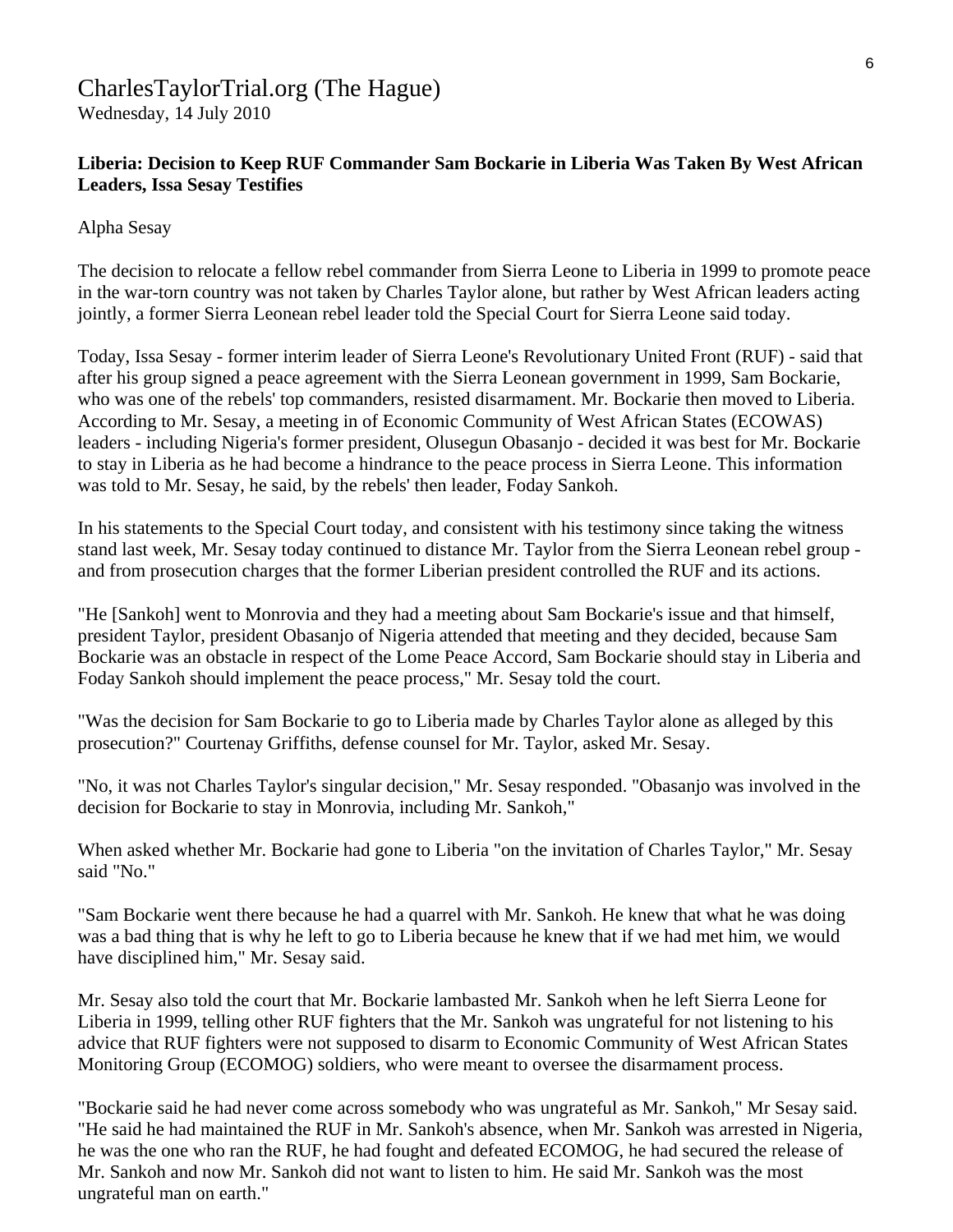Mr. Sesay also explained that when Mr. Sankoh was arrested in May 2000, after having ordered RUF fighters to abduct United Nations peacekeepers in Sierra Leone, Mr. Taylor sent his Director of Special Security Services (SSS) Benjamin Yeaten to invite Mr. Sesay to a meeting with him (Taylor) in Liberia. Mr. Sesay said that upon arriving in Monrovia, Mr. Taylor was very angry about the action of the RUF.

"He [Taylor] looked very angry," Mr. Sesay told the court.

"He [Taylor] said if Foday Sankoh and I thought that we can fight the UN - He said that other people will be thinking now, like America and Britain, they will be thinking now that this is the handy work of Charles Taylor but as long as God almighty knows that my hands are clean," Mr. Sesay continued.

He said Mr. Taylor informed him that he had received a mandate from West African leaders that "he should talk to the RUF to facilitate the release of the peacekeepers."

Prosecutors allege that since Mr. Taylor was in control of the RUF, he used his powers over the rebels to secure the release of the peacekeepers. Mr. Taylor has insisted that he was only acting on the instructions of other West African leaders. Mr. Sesay, as he testified today, supported Mr. Taylor's position.

"Was he [Taylor] talking to you because he was in control of the RUF or because he had a mandate from the guarantors of the peace process," Mr. Griffiths asked Mr. Sesay.

"He talked to me because he had mandate from the guarantors but he was not controlling the RUF. RUF was under the control of Mr. Sankoh," Mr. Sesay said.

The witness said that his meeting with Mr. Taylor after the abduction of the UN peacekeepers was the first time he had spoken to or met with the former president.

Mr. Sesay's testimony continues on Thursday.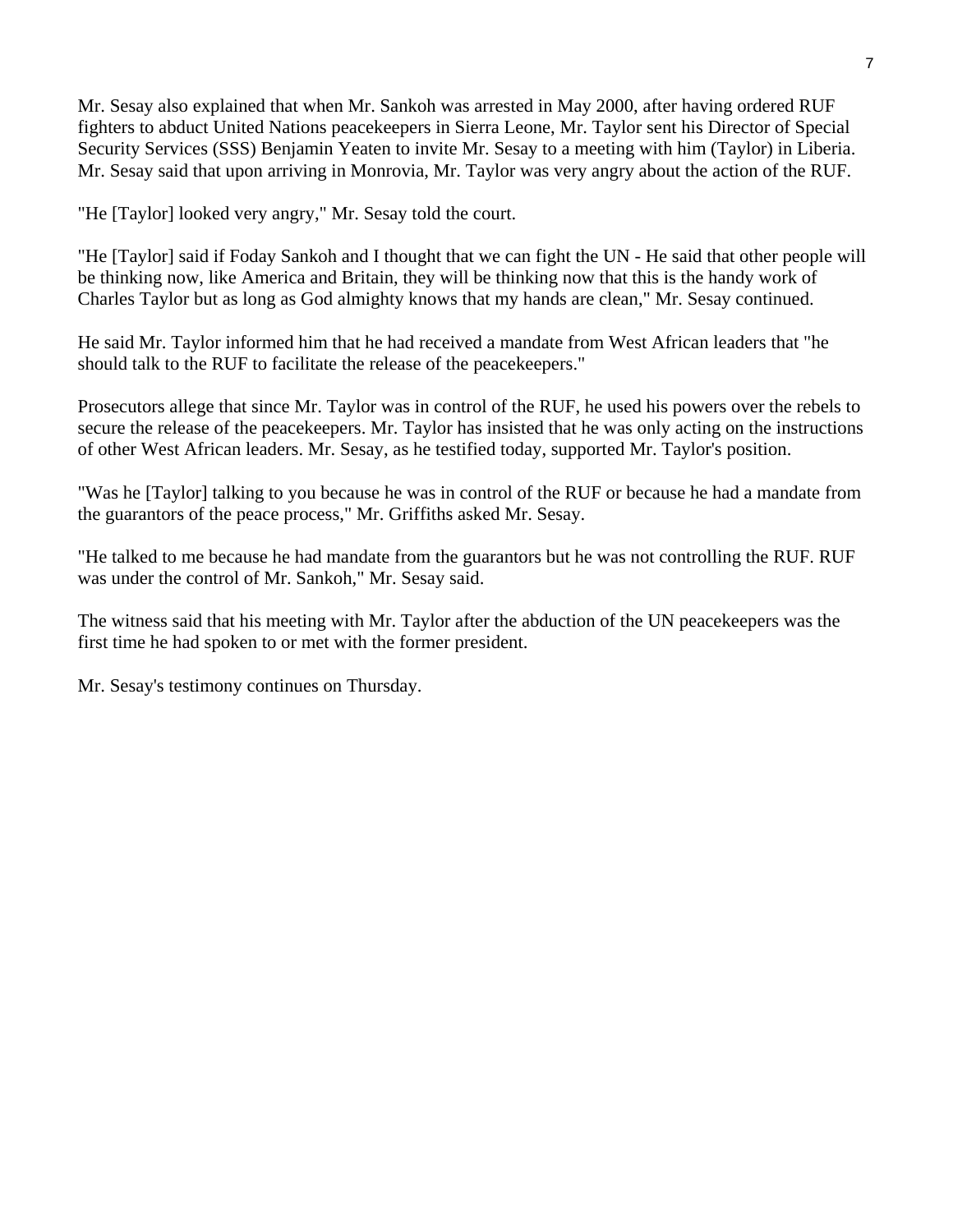### International Justice Tribune

Wednesday, 14 July 2010

#### **RUF leader testifies at Charles Taylor trial**

By International Justice Tribune



*Leidschendam, Netherlands* 

Former rebel leader Issa Hassan Sesay last week told the Special Court for Sierra Leone (SCSL) that his Revolutionary United Front (RUF) rebel group was not controlled by Charles Taylor. He also denied giving diamonds to the former Liberian president.

Sesay is serving a 52-year sentence in Rwanda after the SCSL convicted him of war crimes and crimes against humanity last year. But on July 5th the former RUF commander appeared once more before the court as a surprise witness for the defence in the case against Taylor.

"Has Charles Taylor ever been in charge of the RUF?" asked Taylor's lawyer Courtenay Griffiths. "As far as I know, no," Sesay replied. "Have you ever given diamonds to Charles Taylor?" Griffiths continued. "No, I do not remember having given diamonds to Mr. Charles Taylor," the 40-year-old former rebel replied.

Sesay also said he had no knowledge of RUF founder Foday Sankoh or leading commander Sam Bockarie giving Taylor gems, a claim prosecution witnesses made before the court. They "never told me that," Sesay said.

Taylor is on trial for helping the RUF wage an 11-year-long brutal civil war in Sierra Leone in exchange for the country's diamonds. These so-called 'blood diamonds' have become the main topic at the trial, which has recently moved to a new courtroom provided by the Special Tribunal for Lebanon in Leidschendam.

On Friday, British model Naomi Campbell announced that she will give evidence at the trial on July 29th. The court subpoenaed Campbell to testify about a diamond she was allegedly given by Taylor after a dinner hosted by then South African president Nelson Mandela in September 1997.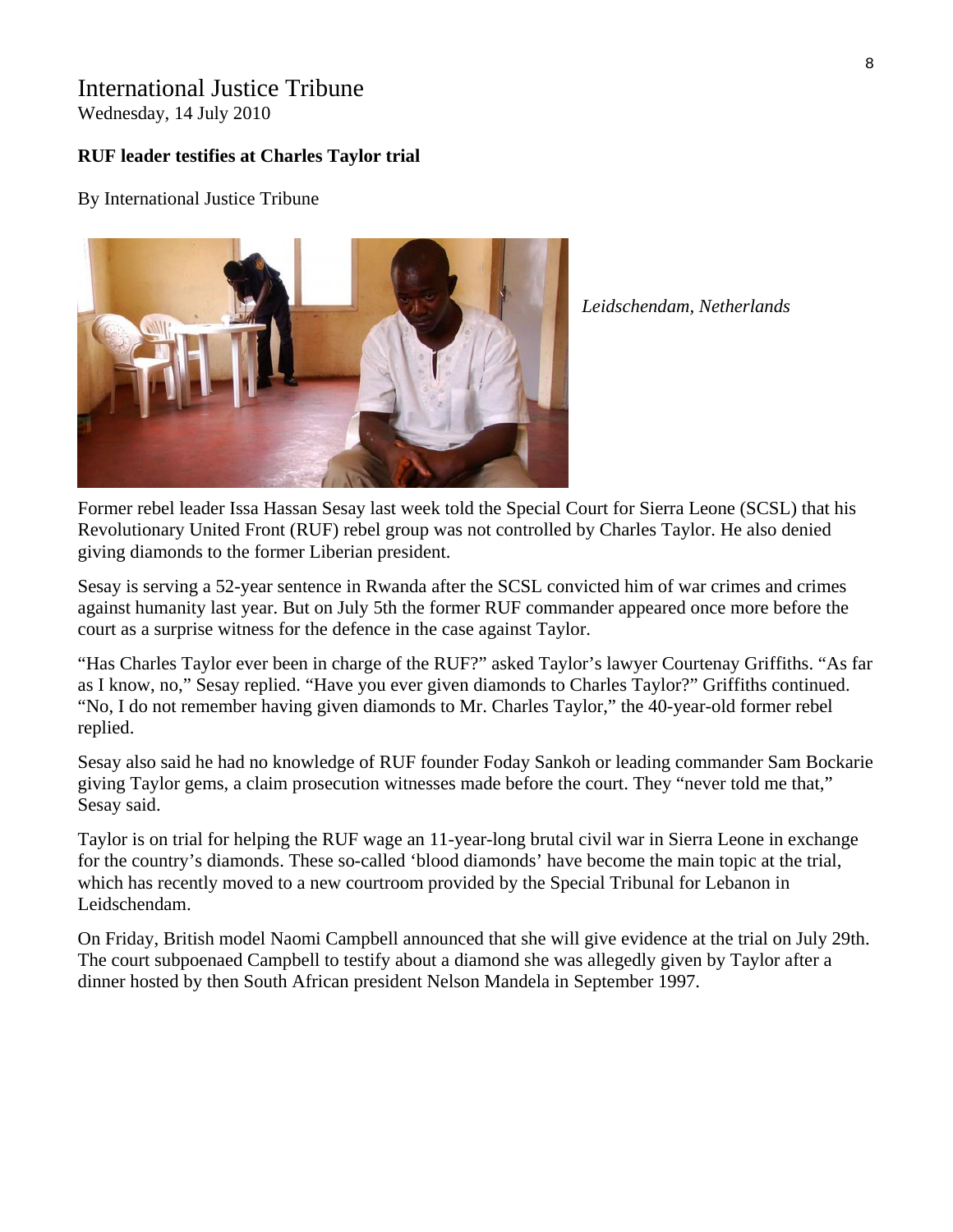Wednesday, 14 July 2010

#### **Munyakazi's defence counsel shot dead in Dar es Salaam**

Tanzanian Professor Jwani Mwaikusa, lead defence counsel for Yusuf Munyakazi, who was sentenced to a 25-year term last month by the International Criminal Tribunal for Rwanda (ICTR) was shot dead by unknown bandits alongside two other persons on Tuesday night at his Salasala resident in Dar es Salaam.

''The Police force has already mounted a strong tracking team for the killers though we have not yet managed to arrest any suspects,'' Police spokesperson, Advera Senso told Hirondelle News Agency in a telephone interview.

She narrated that Mwaikusa was gunned down as he was getting into his house at 10.30 pm by unknown assailants together with two other persons who showed up to assist him as he struggled for his life.

When his client, Rwandan businessman Munyakazi,75, was sentenced to 25 years after being found guilty of genocide and crimes against humanity (extermination), Mwaikusa had immediately, in consultation with his client, vowed to appeal against the verdict.

Professor Mwaikusa was a holder of doctor of philosophy degree (PHD) in law from the School of Oriental and African Studies, University of London. He was the first defence counsel to lead a successful rejection of the Prosecutors motion to transfer the case of his client to be tried in Rwanda.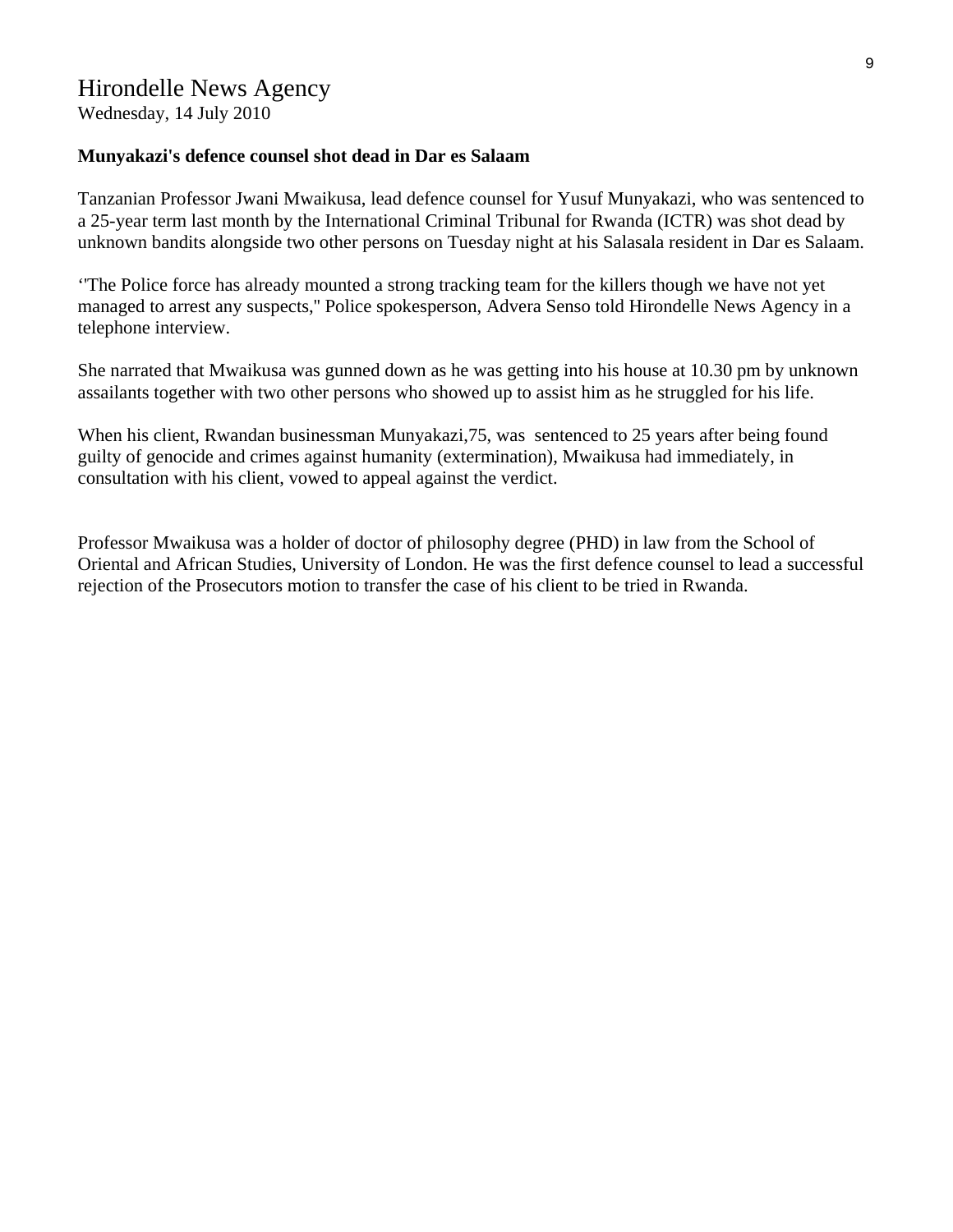### Hirondelle News Agency

Wednesday, 14 July 2010

#### **Last Gacaca verdict to be delivered "any time from now"**

The verdict in the last ongoing trial before a Gacaca court should be delivered "any time from now," the National Service of Gacaca jurisdictions (NSGJ) told Hirondelle news agency on Wednesday.

"The only trial left is a rehearing trial before Kagano sector's jurisdiction in Nyamasheke district", the head of the Judiciary department of NSGJ, Gratien Dusingizemungu, stated. Nyamasheke district is in the South-West of Rwanda.

According to Gratien Dusingizemungu, 415 out of the 416 sectors in the country have already completed their work and delivered their final briefs.

"We have already written half of the general final report", he added.

#### SRE/ER/GF

© Hirondelle News Agency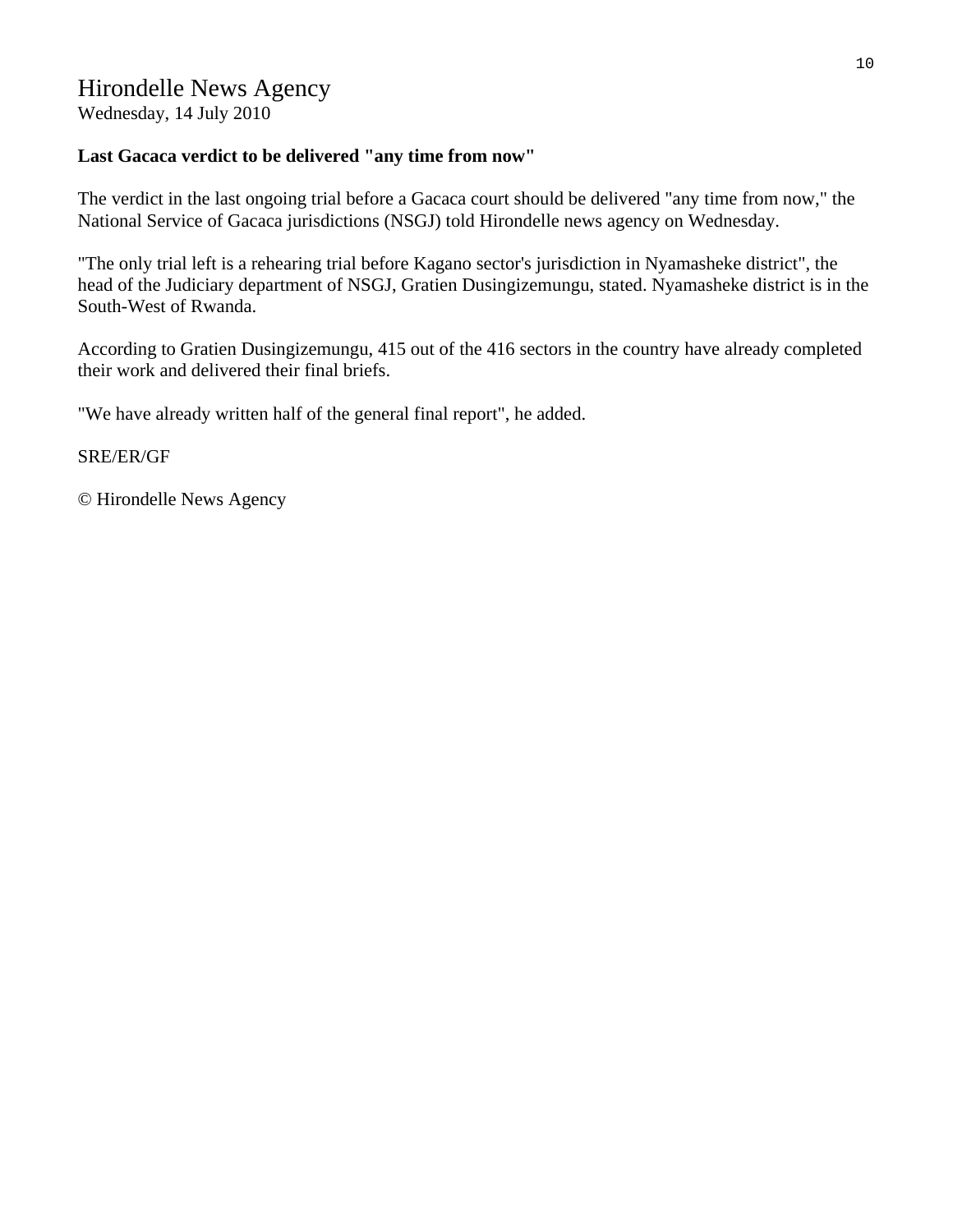# Daily Nation (Kenya)

Wednesday, 14 July 2010

#### **ICC to set up office in Addis Ababa**

The International Criminal Court is set to establish a liaison office in Addis Ababa, Ethiopia to acquaint African countries with its work.

The decision eases the discomfort of African member states to the Rome Statute.

They were fearing that The Hague was stalling on financing the liaison office after African countries resolved not to cooperate with the ICC in arresting and handing over Sudanese President Omar El-Bashir.

The inactivity

Attorney-general Amos Wako, who was mandated by African countries to write to the ICC to question the delay, was yesterday happy that finally, The Hague had agreed to fund the office.

"Those are good news because African member-states to the Rome Statute were concerned about the inactivity of the ICC when it had agreed to set up the office. It is a good reply to the letter that I wrote on their behalf," he said.

The decision to go ahead with financing of the liaison office, which will play the diplomatic role for the ICC, was reached at a weekend meeting between The Hague president, Judge Sang-Hyun Song, and the chairman of the African Union Commission, Mr Jean Ping, in Addis Ababa.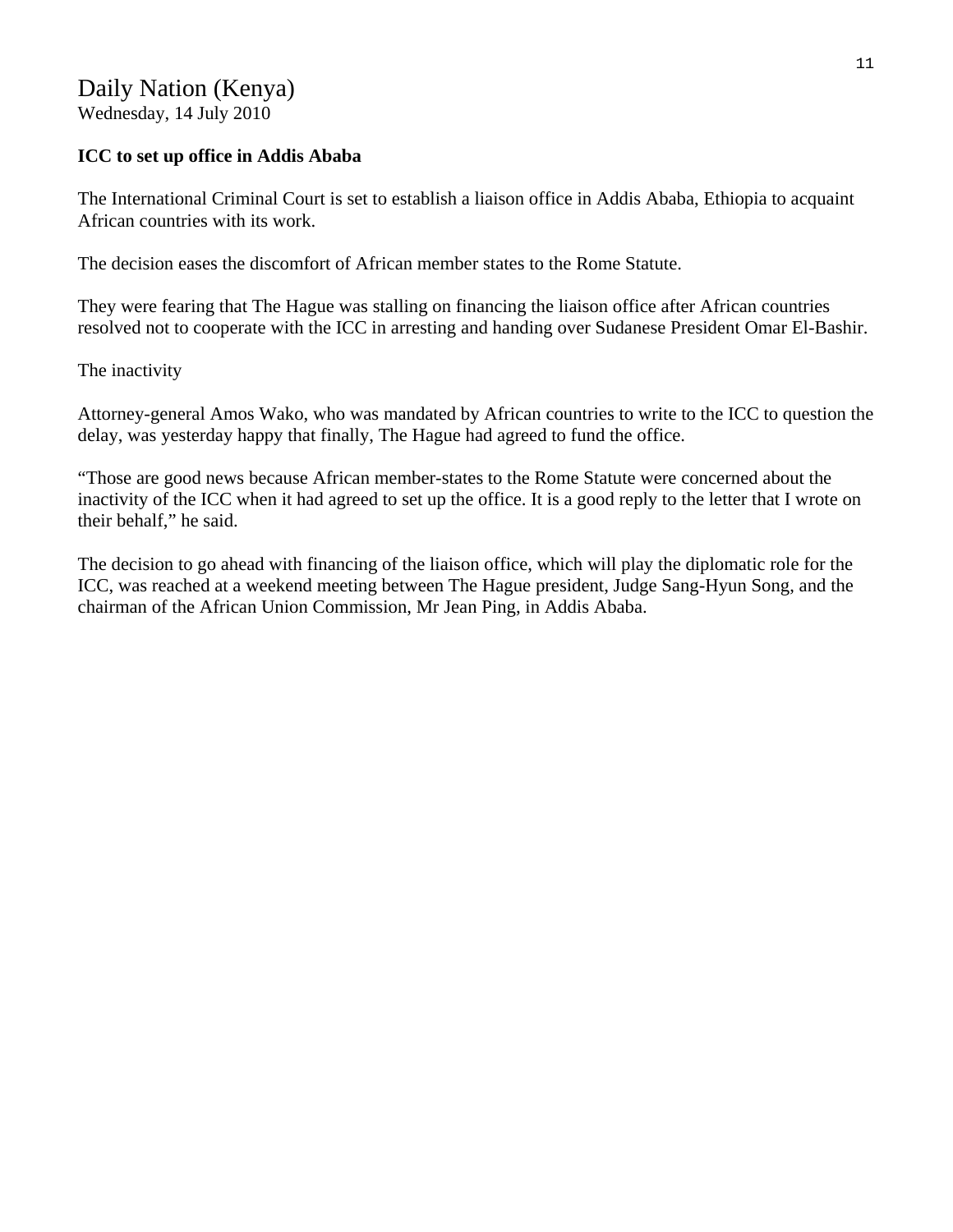# Agence France Presse

Wednesday, 14 July 2010

#### **UN court seeks 35 years for ex-Serb general for war crimes**

THE HAGUE - Serb general Vlastimir Djordjevic should be jailed for at least 35 years for the 1999 murders of hundreds of ethnic Albanians and the deportation of 800,000 others from Kosovo, a UN war crimes court said Wednesday.

"The prosecution called yesterday for a sentence ranging from 35 years to life," International Criminal Tribunal for the former Yugoslavia (ICTY) spokeswoman Nerma Jelacic told journalists in The Hague, with the defence calling for an acquittal.

The prosecution has accused Djordjevic of taking part in a campaign of "ethnic cleansing" against Albanians in Kosovo between January and June 1999.

During the campaign, Yugoslav and Serb armies expelled one third of the Albanians living in Kosovo, according to the ICTY.

The indictment alleges that Djordjevic "willingly participated in a joint criminal enterprise whose aim was to expel the majority of the Kosovo Albanian population to ensure continued Serb control over the territory."

The 61-year-old former assistant internal affairs minister and police commander faces charges of war crimes and crimes against humanity for deportation, murder and racial persecution.

Djordjevic was arrested in Montenegro in June 2007 after nearly four years on the run. He has pleaded not guilty to the charges.

He was an aide to Slobodan Milosevic, the former Yugoslav president who died in March 2006 of natural causes while on trial before the same tribunal.